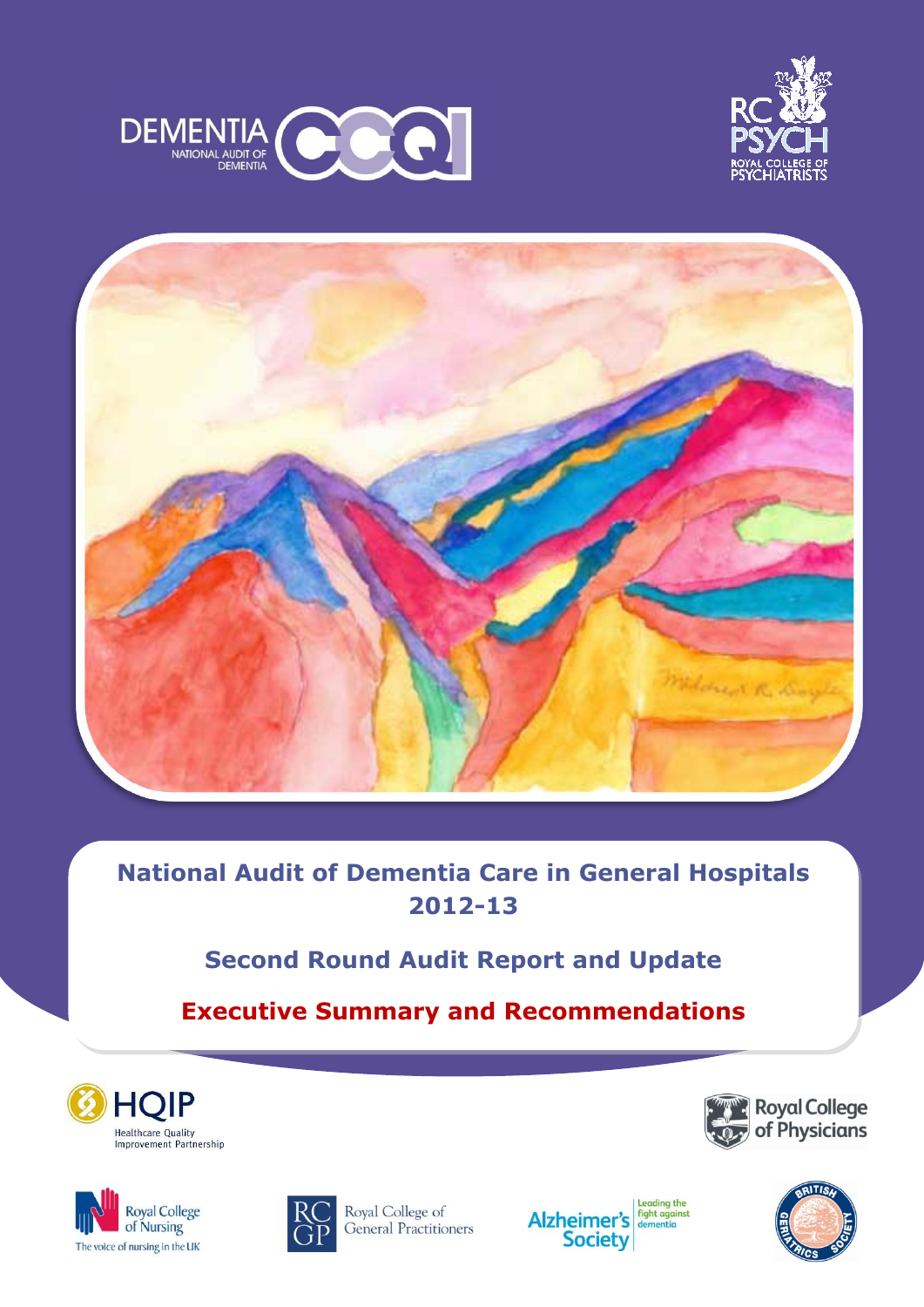The audit is commissioned and funded by the Healthcare Quality Improvement Partnership and managed by a project team based at the Royal College of Psychiatrists' Centre for Quality Improvement (CCQI).

The collaborators in this project are the professional bodies for five of the main disciplines involved in providing dementia services, and one of the main voluntary sector providers of supports and services:

- The Royal College of Psychiatrists
- The British Geriatrics Society
- The Royal College of Nursing
- The Royal College of Physicians
- The Royal College of General Practitioners
- The Alzheimer's Society

Representatives from the above organisations and experts in the field of dementia care comprised the Steering Group together with the project team.

If citing this report, please reference it as:

Royal College of Psychiatrists (2013). National Audit of Dementia care in general hospitals 2012-13: Second round audit report and update. Executive summary and recommendations. Editors: Young J, Hood C, Gandesha A and Souza R. London: HQIP.

Painting on front cover: *Among the Hills* by Mildred Doyle, 2009. Alzheimer's Association of Colorado Memories in the Making® Art Program.

The report is published by HQIP and produced by the Royal College of Psychiatrists' Centre for Quality Improvement.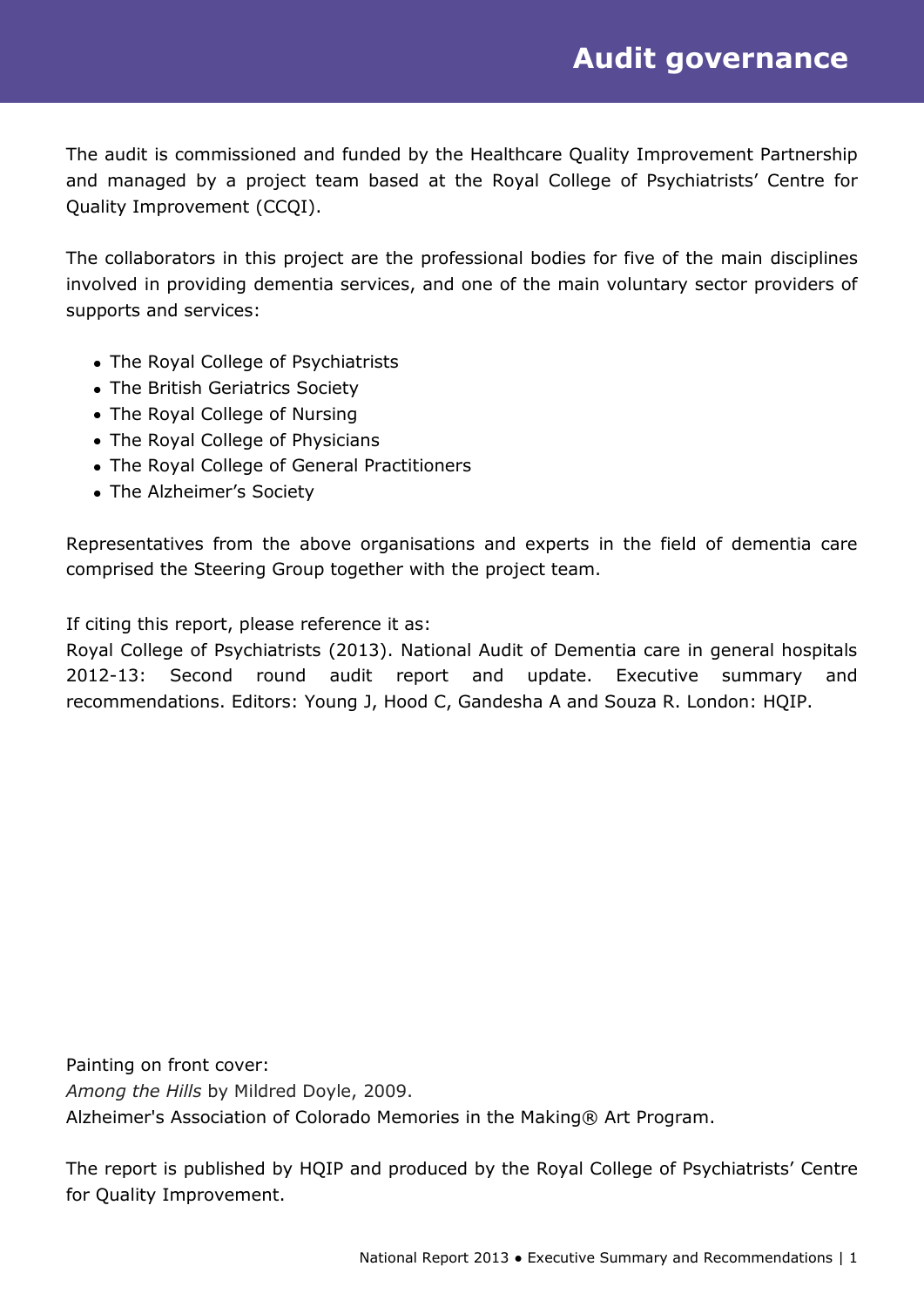# **Audit background**

The National Audit of Dementia (care in general hospitals) was established in 2008 with funding from the Healthcare Quality Improvement Partnership to examine the quality of care received by people with dementia in general hospitals.

The first round of the National Audit of Dementia was carried out in 2010/11. The national report<sup>39</sup> concluded that hospitals needed to design and implement an integrated approach to the care of people with dementia and highlighted improvements to be made at all levels.

The second round of audit collected data between April and October 2012. Each hospital was asked to complete:

- **a hospital organisational checklist** to audit the service structures, policies, key staff and care processes that impact on service planning and provision for the care of people with dementia within a general hospital.
- **a retrospective case note audit** of the records of a minimum of 40 patients with a  $\bullet$ diagnosis or current history of dementia, audited against a checklist of standards that relate to their admission, assessment, care planning/delivery, and discharge. Audit was of a single admission, and eligible admissions were of 5 days or longer between the period of September 2011 to February 2012.

# *Participation*

210 hospitals registered to participate in the audit. This represents 98% of eligible hospitals and 100% of eligible Trusts and Health Boards in England and Wales.

#### *Data received*

- Organisational checklists 210 checklists received (1 from each participating hospital).
- Case note audit 7987 case note submissions received (from 206 of the participating  $\bullet$ hospitals).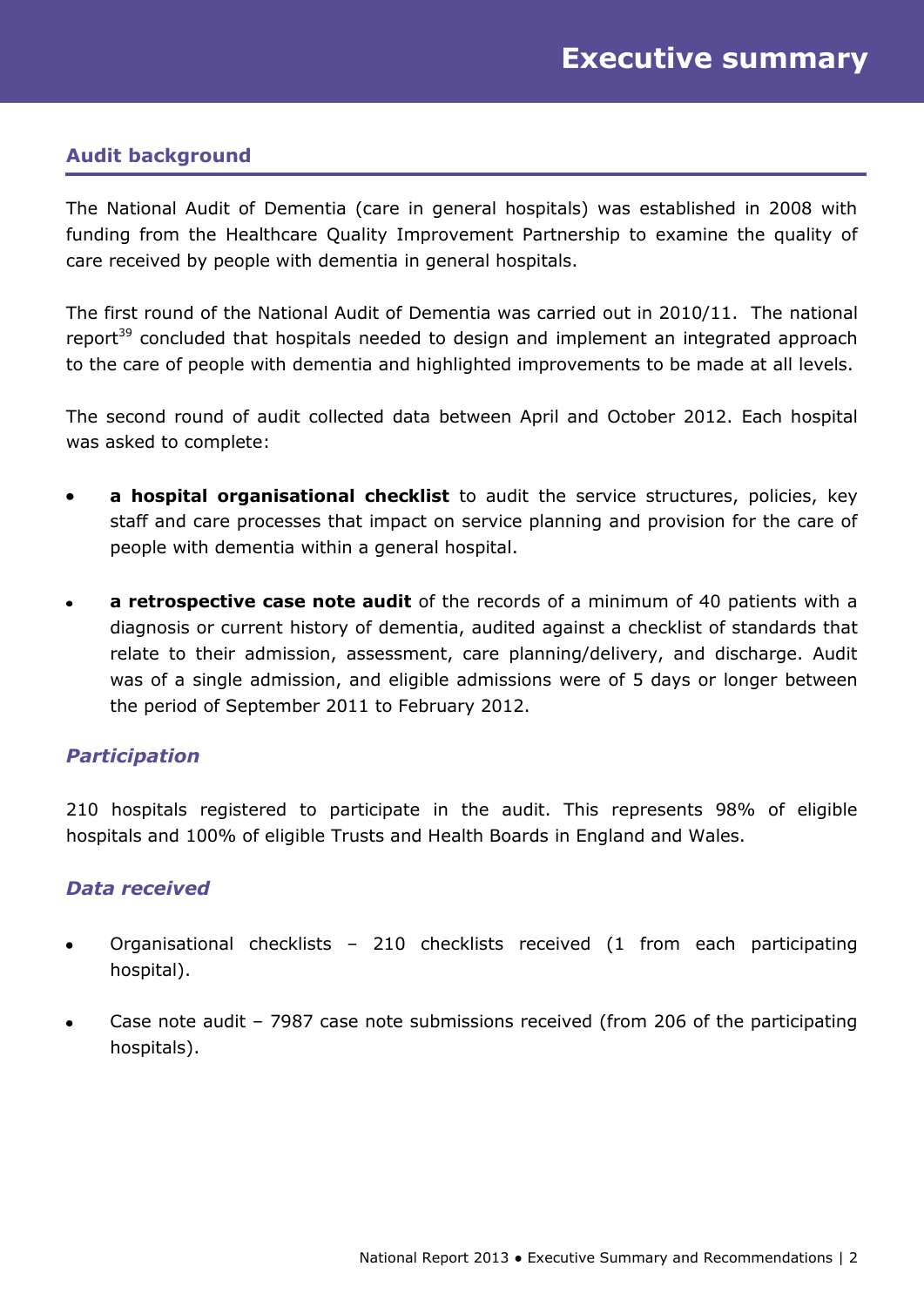# **Summary of results by theme**

#### **1. Governance**

Overall, there have been encouraging improvements made at an organisational level, suggesting more attention is given to governance related issues within the general hospital. However there is much improvement needed in the involvement of the Executive Board reviewing information related to people with dementia, so that when concerns arise these can be addressed in a timely manner and with authority.

- 81% of hospitals have a senior clinician responsible for the implementation of the care pathway, which is either in place or in development. Just over a third of hospitals had a care pathway in place for people with dementia at the time of audit, and around half of hospitals had a care pathway in development.
- Executive Boards are not regularly involved in reviewing key information related to  $\bullet$ the care of people with dementia. Readmissions, delayed discharges and in-hospital falls are reviewed by less than 50% of Executive Boards.
- 82% of hospitals have a champion for dementia at directorate level and around three quarters of hospitals have a champion for dementia at ward level.

#### **2. Assessments**

Results overall show some improvement in essential assessments, but assessment for delirium and of mental state is alarmingly low. Delirium is associated with greater risks of longer admission, hospital acquired infections, admission to long term care, and death. Failure to assess and plan for mental health needs may also prevent appropriate assessment and care for physical health needs.

- All hospital assessment procedures included assessment of nutritional status, and 89% of case notes had a record that this assessment had been carried out.
- Over 90% of case notes recorded that an assessment of mobility and a pressure sore risk assessment had been carried out. Over 85% of case notes recorded that the patient had been asked about any continence needs and the presence of any pain.
- Approximately half of hospitals had a policy or guideline in place to ensure that patients with dementia or cognitive impairment are assessed for the presence of delirium at presentation. A further 41% of hospitals had a policy in development. 62% of case notes had no record that an initial assessment for indicators of delirium had been carried out.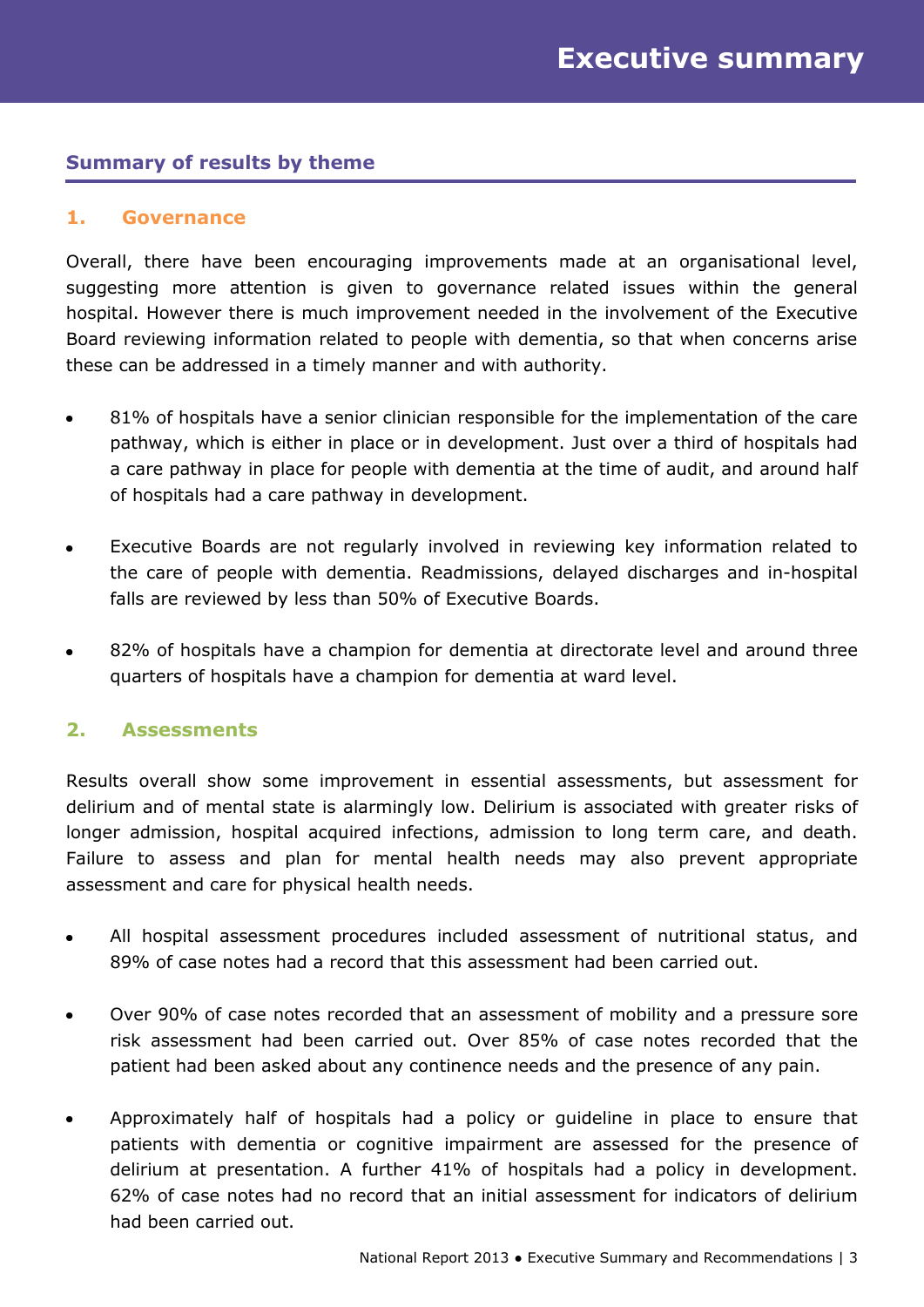Nearly all hospitals reported that their written procedure for multidisciplinary  $\bullet$ assessment includes assessment of mental state, but half of the case notes had no record that patients had received this assessment.

# **3. Antipsychotic prescription: protocol and practice**

A proportion of hospitals still do not have a fully developed protocol governing interventions for behavioural and psychological symptoms of dementia. Overall, the number of patients prescribed antipsychotics in the hospital has decreased.

- 61% of hospitals have a protocol in place governing the use of interventions for patients displaying violent or challenging behaviour, aggression and extreme agitation, which considers the needs of patients who present behavioural and psychological symptoms of dementia. A further 30% of hospitals are developing such a protocol. In the first round of audit, only around a third of hospitals had this in place.
- 19% of case notes recorded that the patient was prescribed antipsychotics during their admission to hospital (existing and new prescriptions). 8% of these contained prescriptions made during the admission. This is a drop of 10% overall since the first round of audit, and a drop of 4% for in-hospital prescription.
- The proportion of patients admitted from care home settings with an existing  $\bullet$ prescription of antipsychotics is still higher than the proportion of patients admitted from elsewhere, such as their own home, with a prescription, although overall prescription has fallen in both groups in the sample.
- 8% of patients in the total sample left hospital with a prescription for antipsychotics in place.

# **4. Liaison psychiatry services**

Although nearly all hospitals report having access to a liaison psychiatry service, lower outof-hours provision for older people's services is likely to affect people with dementia admitted to hospital, particularly where services are only available offsite.

- Nearly all hospitals report access to a liaison psychiatry service. Most of these had a  $\bullet$ Consultant Psychiatrist lead.
- Nearly all hospitals reported their liaison service provides routine mental health care  $\bullet$ to older people. In around two thirds of cases, this was combined with working age adult services.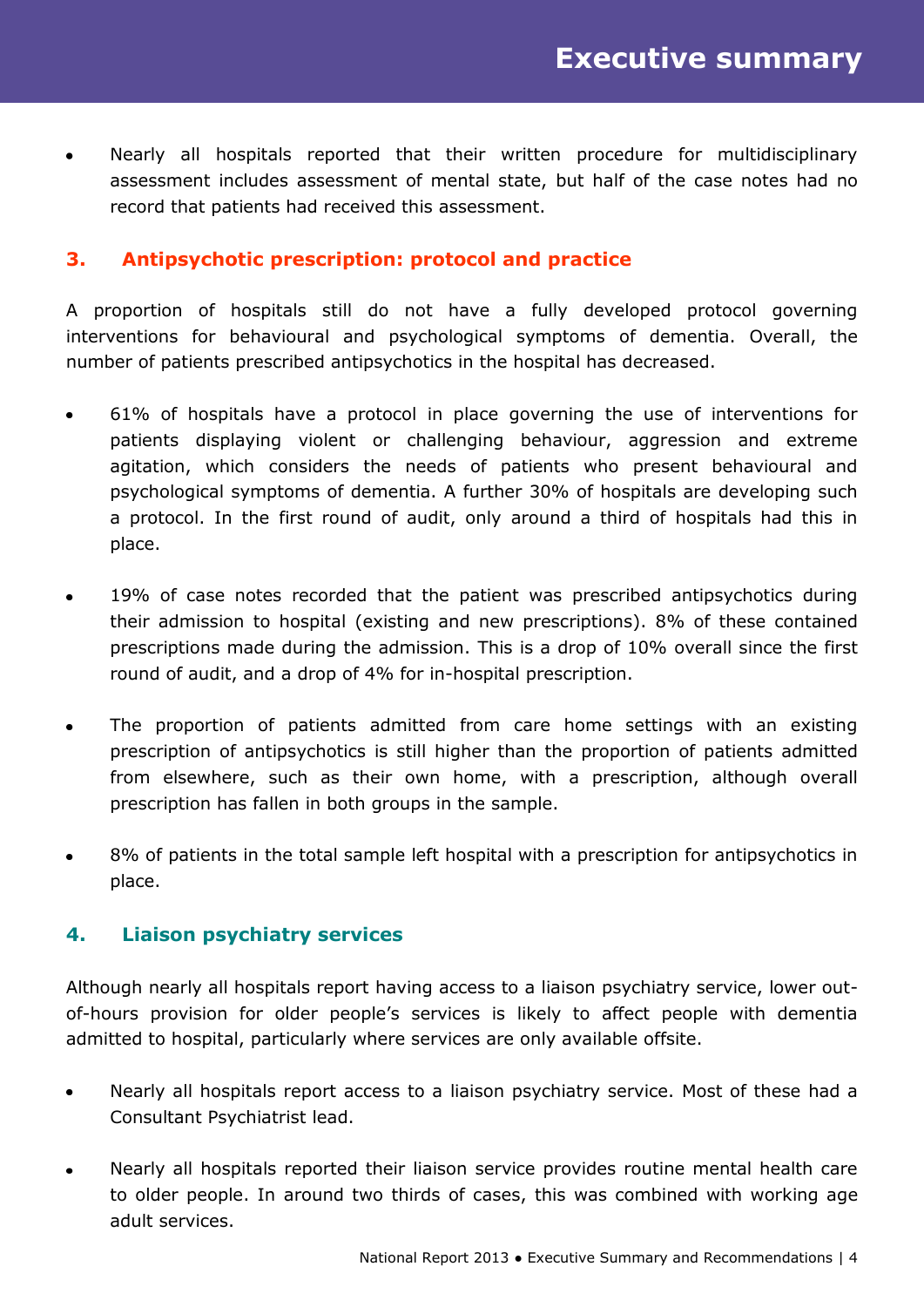- 96% of the hospitals reported having access to a liaison psychiatry service provided  $\bullet$ by a specialist mental health team. Only one third of hospitals had access to an older people's service both during the day, and out-of-hours during evenings and weekends.
- Out-of-hours availability is higher when onsite services are available and this  $\bullet$ particularly affects weekends.
- 16% of case notes contained a referral to liaison psychiatry. Only 42% of all referrals  $\bullet$ were seen within two days.

# **5. Hospital discharge and transfers**

Case note evidence shows that information important to future care is not being supplied at the point of discharge. The majority of case notes showed evidence that discussions about discharge had taken place with carers and relatives. Hospitals should aspire to have these discussions with all carers and people with dementia, whenever this is appropriate, to ensure that suitable discharge arrangements can be made.

- 46% of hospitals do not have a process in place to regularly review hospital discharge  $\bullet$ policy and procedures, as they relate to people with dementia.
- Only 19% of case notes showed that the person's level of cognitive impairment was  $\bullet$ included in summary discharge information. Only 9% of people with dementia who lived in a care home when they were admitted to hospital had this included.
- Less than half of the patients who had had symptoms of delirium, or of behavioural or  $\bullet$ psychological symptoms of dementia (such as agitation, distress or aggression) during admission had this in their discharge summary.
- 80% of case notes contained evidence that discussions had taken place with the  $\bullet$ person's carer about appropriate place of discharge and support needs. 57% of case notes contained evidence that these discussions had taken place with the person with dementia, when this was possible.
- In half of the case notes, there was no record that information about support on  $\bullet$ discharge had been given to the person with dementia or the carer.
- In a quarter of case notes, there was no record that notice of discharge from hospital  $\bullet$ had been given to carers or family.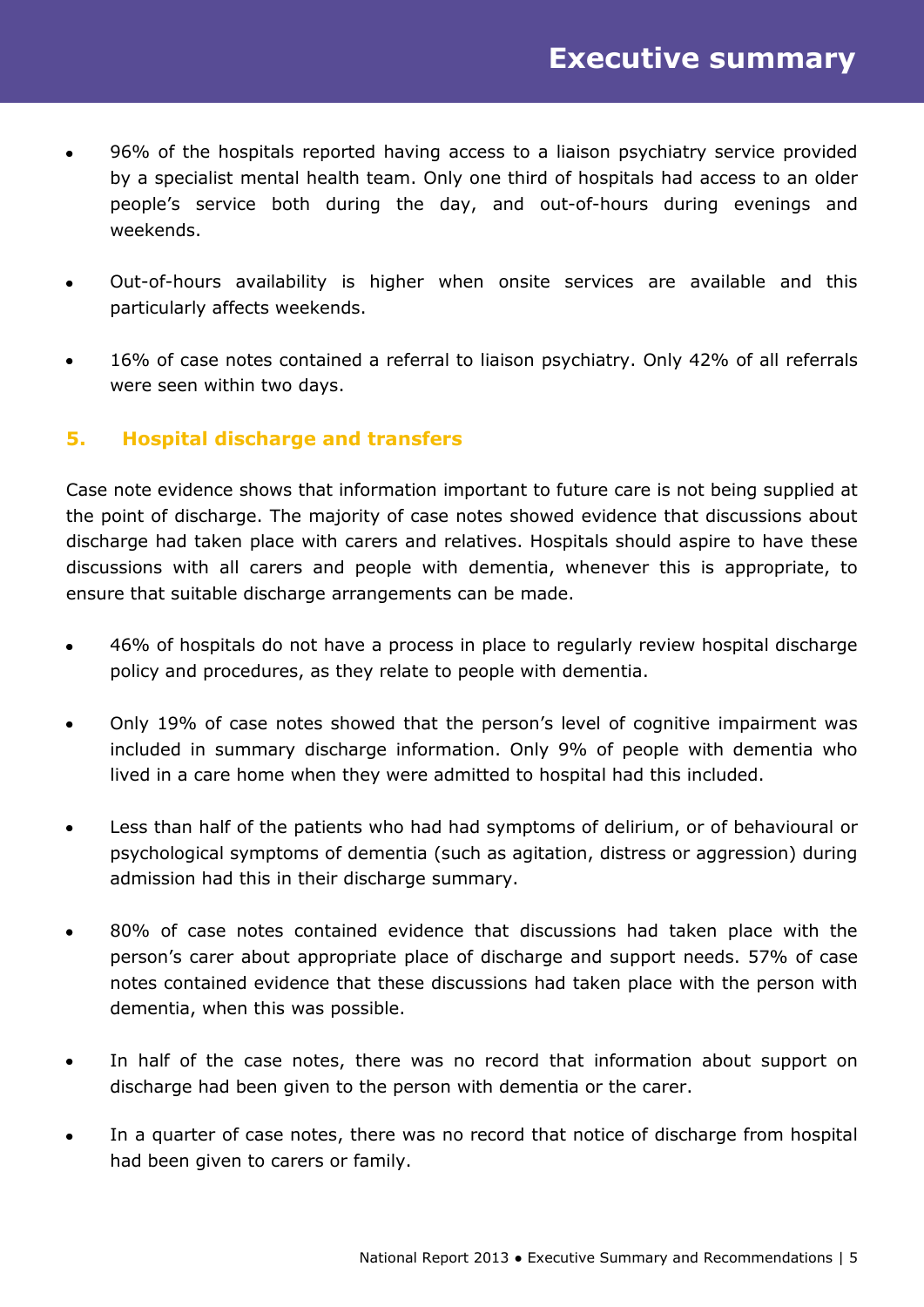## **6. Information and communication**

Overall, the audit found the collection of personal information needs to be improved, particularly in areas that could help prevent distress and challenging behaviour in people with dementia. Information sharing and communication between staff, carers and patients should be improved to ensure that all staff coming into account with people with dementia are aware of their diagnosis and associated needs.

- Approximately three quarters of hospitals had a formal system in place for gathering information pertinent to caring for a person with dementia. When this information is recorded in the notes, less than half contained information about details which aid communication with the person; support or actions that can calm the person if they become agitated; and recurring factors that may cause or exacerbate distress.
- Approximately half of hospitals do not have a system in place to ensure that all staff  $\bullet$ in the ward or care area are aware of the person's dementia or condition and how it affects them. 59% of hospitals have no system in place to ensure that staff are aware of the person's dementia or condition whenever the person accesses other treatment areas.

## **7. Staff training**

There is notable improvement in the number of hospitals having a training and knowledge framework in place. However, a large proportion of hospitals do not include dementia awareness training in their induction programmes. This should become part of the organisational training strategy to ensure all staff have access to awareness training through induction as well as ongoing training programmes.

- Over three quarters of hospitals had a training and knowledge framework or strategy  $\bullet$ that identifies necessary skill development in working with and caring for people with dementia. In the first round of audit, under a quarter of hospitals had this in place.
- 41% hospitals do not include dementia awareness training in their staff induction  $\bullet$ programmes.
- When looking at dementia awareness training hospitals provided in the 12 months  $\bullet$ prior to audit:
	- Under a quarter of hospitals did not provide dementia awareness training to doctors or other allied healthcare professionals;
	- 11% of hospitals did not provide dementia awareness training to nurses and 10% did not provide dementia awareness training to healthcare assistants;
	- 40% of hospitals did not provide dementia awareness training to support staff in the hospital.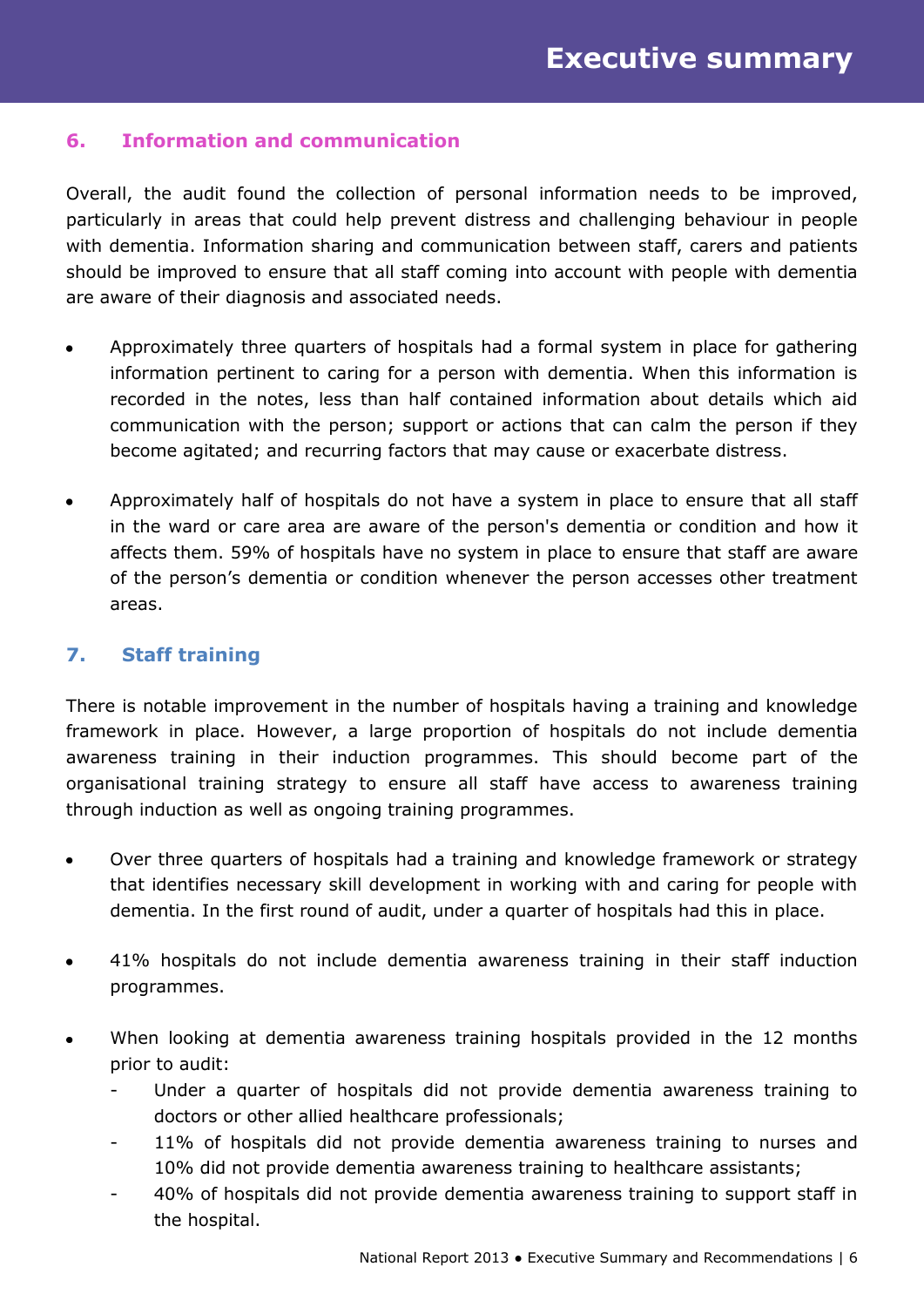## **Commissioners/Health Boards**

- Commissioners/Health Boards should ensure that contracts, incentives and outcome measures support hospitals in providing high quality care for people with dementia, taking account of specific guidance on resources for care and dementia specialist roles such as that published by the Royal College of Nursing<sup>4</sup>.
- Commissioners/Health Boards should ensure that liaison psychiatry services are in  $\bullet$ place to provide adequate access over 24 hours for treatment and referral of people with dementia in hospital. This should include the ability to provide an emergency or urgent response over 7 days. Response times, together with patient outcome measures as they are developed, should be a key performance indicator for these services.

# **Trust Boards**/**Council of Governors/Board of the Health Board**

- The Trust Board/Council of Governors/Board of the Health Board should ensure they are presented with information on the review of key policies and procedures to include the needs and perspective of people with dementia and their carers, including the following as evidence that action is taken:
	- Evidence relating to Trust performance against Dementia CQUIN targets on identification, assessments and referral for people with suspected cognitive impairment and of identification and management of delirium.
	- Clinical information on admission rates, falls, intra-hospital ward transfers, treatment and discharges, in which people with dementia can be identified.
	- Evidence that person centred care is practiced throughout the Trust, for example using "This is Me"<sup>1</sup> or a similar personal information document.
	- Evidence that a training programme is underway addressing competencies and skill development for staff working with people with dementia, and that this is suitable for a range of competency levels and roles.
	- Evidence from local audit of in-hospital prescription of antipsychotics that their prescription is in line with guidance.
	- Trust Board members should undertake training to become a dementia friend.

Trusts should consider including this information in their Quality Accounts. Health Boards should consider including this information in their Quality and Safety Committee Reports.

The Trust Board/Council of Governors/Board of the Health Board should be made aware of any incidents of discharge taking place after midnight or when carers/family receive less than 24 hours notice of discharge. This should be a routinely reported statistic, and these occurrences should be reviewed and investigated.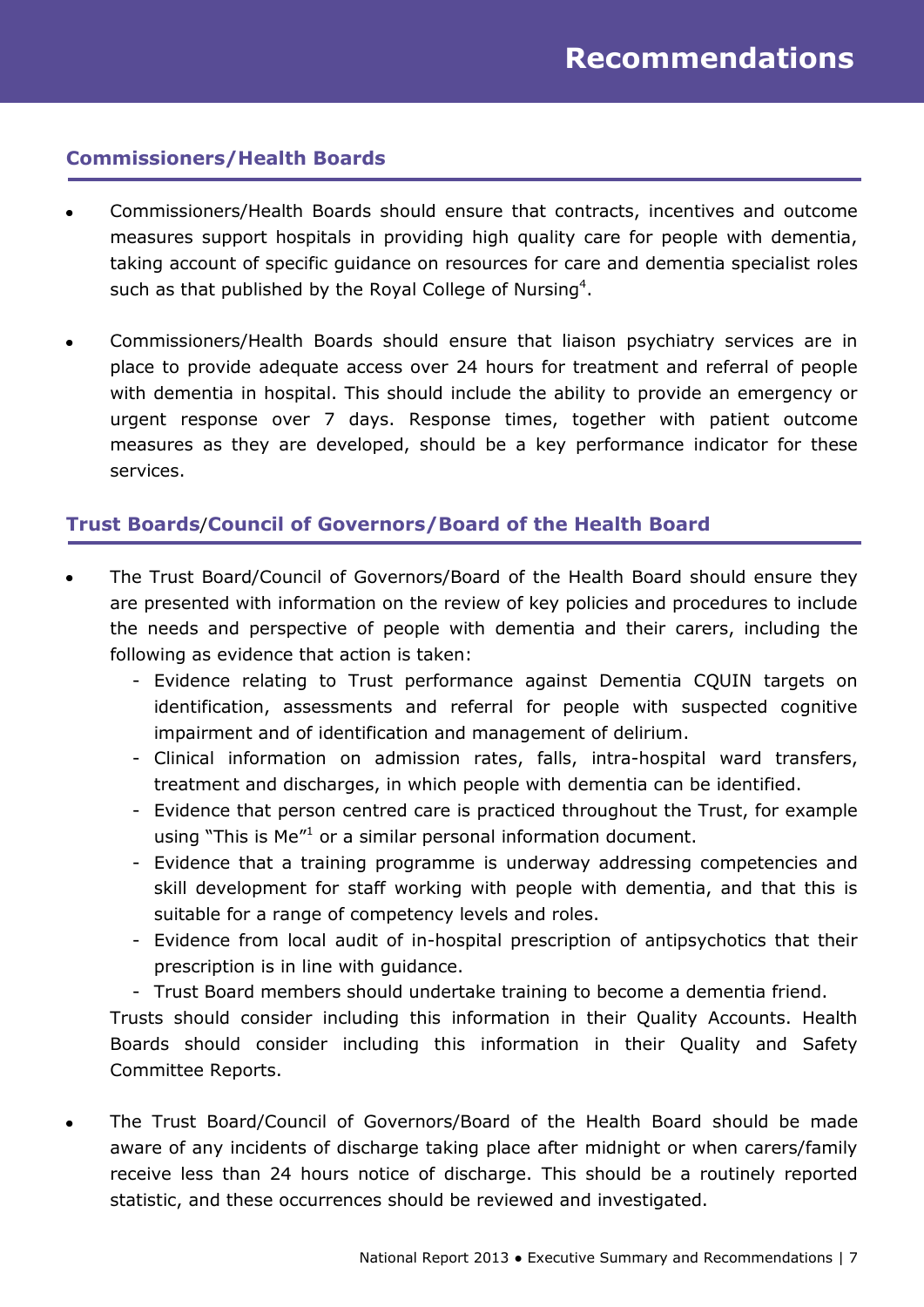# **Chief Executive Officer**

- The Chief Executive Officer should ensure that the Trust/Health Board identifies a senior clinician in each hospital to oversee high quality care for people with dementia and specifically to take charge of developing, implementing and monitoring the care pathway for dementia. This should be implemented by June 2014.
- The Chief Executive Officer should ensure that dignity leads and dementia champions  $\bullet$ are employed in all hospitals, and dementia specialist nurses are employed in line with Royal College of Nursing guidance<sup>4</sup>.
- The Chief Executive Officer should ensure routine audit of in-hospital prescription of  $\bullet$ antipsychotics is carried out, which allows for comparison between wards and different departments.
- The Chief Executive Officer should ensure that their hospital is committed to being dementia friendly<sup>3</sup>.

# **Medical and Nursing Directors, and Heads of Therapy Directorates**

- The Director of Nursing should ensure through regular and frequent review that protected mealtimes are fully implemented and ensure that this does not exclude support for people with dementia at mealtimes from their carers and families.
- The Medical and Nursing Directors, and Heads of Therapy Directorate, should ensure that:
	- People with dementia admitted to hospital receive a standardised or structured assessment of functioning based on activities of daily living, and that this is recorded.
	- People with dementia receive a pain assessment, suitable to the individual's cognitive functioning and ability to respond, leading to a full pain assessment in line with good practice guidance produced by the Royal College of Physicians, British Geriatrics Society and the British Pain Society<sup>5</sup>.
	- All staff responsible for the assessment of older people have had training in the assessment of mental state using standardised measures.
- The Medical and Nursing Directors, and Heads of Therapy Directorate, should ensure that all staff (including support staff roles such as porters, housekeepers, administrators) are provided with basic training in dementia awareness and a locally agreed and specified proportion of ward staff receive higher level training. This should be implemented by June 2014.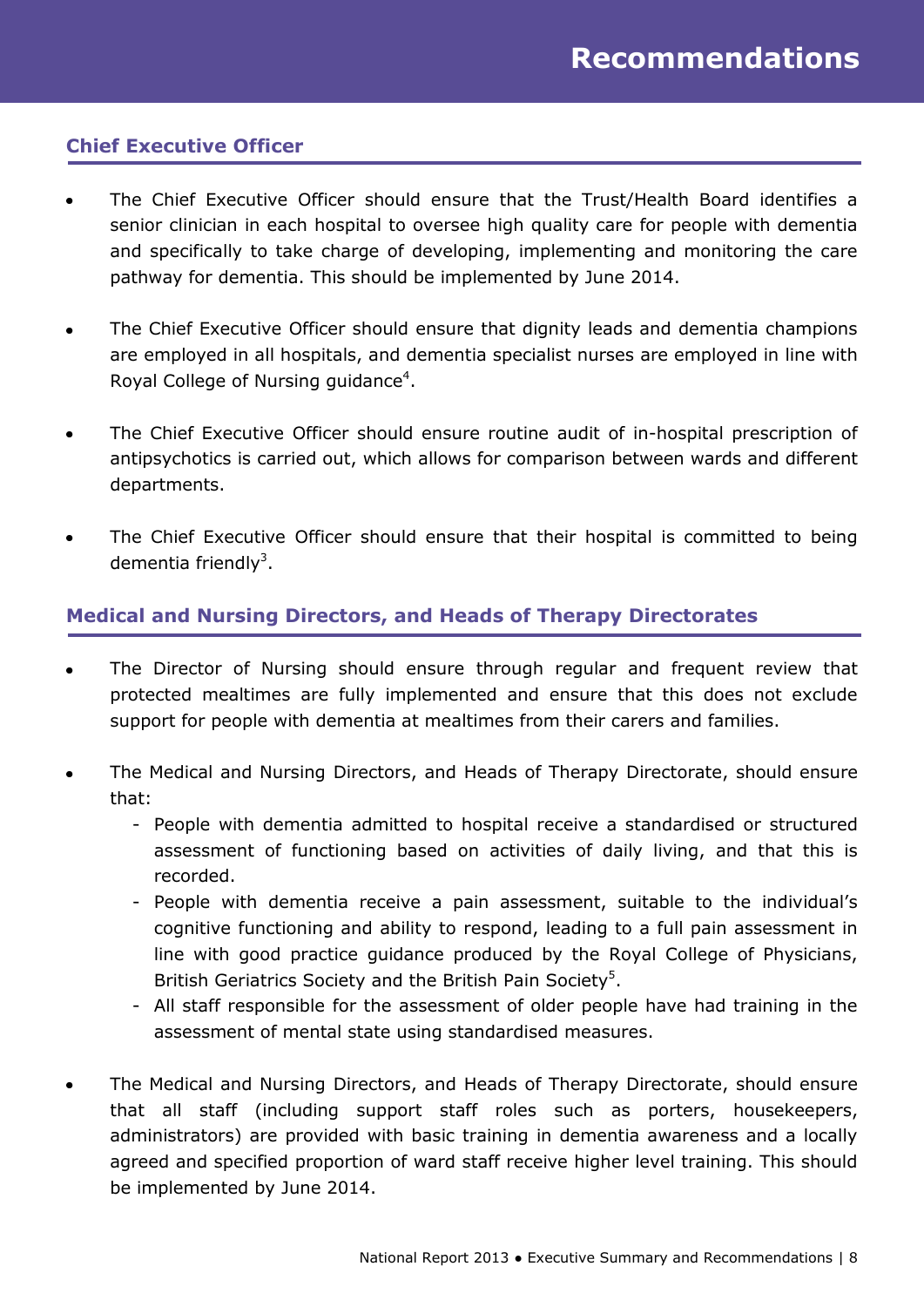The Medical and Nursing Directors, with the Learning and Development departments,  $\bullet$ should conduct a skills gap analysis across different staff groups (including non-clinical staff) who are involved in delivering care and support for people with dementia, and draw up an action plan to meet the needs of their hospital. Competencies for each staff level/discipline should be developed and agreed. This should be implemented by March 2014.

# **Senior Clinical Lead for Dementia**

- The Senior Clinical Lead for Dementia should ensure that the hospital has a care pathway in place that takes account of the needs of people with dementia at each stage of admission. This should be implemented by June 2014.
- The Senior Clinical Lead for Dementia should liaise with the Directors of Nursing and of Therapy, and the Medical Director to identify dementia champions and to support their role on wards.
- The Senior Clinical Lead for Dementia should ensure that a personal information document (e.g. "This is  $Me''<sup>1</sup>$ ) is in use throughout the hospital, and is recorded and accessible in the patient's notes.
- The Senior Clinical Lead for Dementia should implement systems to ensure that all staff can easily identify people with dementia on the ward or when transferred to different departments, and provide an appropriate response to care and treatment needs (e.g. "Butterfly Scheme").
- The Senior Clinical Lead for Dementia should ensure that clinical teams can ascertain  $\bullet$ the involvement of patients' carers in treatment decisions, and all staff involved in the patient's care are aware of this. This should take into consideration mental capacity, stated wishes and best interests decisions (as defined under the Mental Capacity Act).
- The Senior Clinical Lead for Dementia should regularly review discharge policies with  $\bullet$ particular reference to the needs of people with dementia/their carers to ensure that they describe the task of discharge coordination and the importance of carer assessments.

# **Ward Managers and Multidisciplinary Teams**

Ward Managers should ensure that there is clear leadership and supervision available to staff on the ward regarding the care of people with dementia, and that this is supported with appropriate training and learning resources.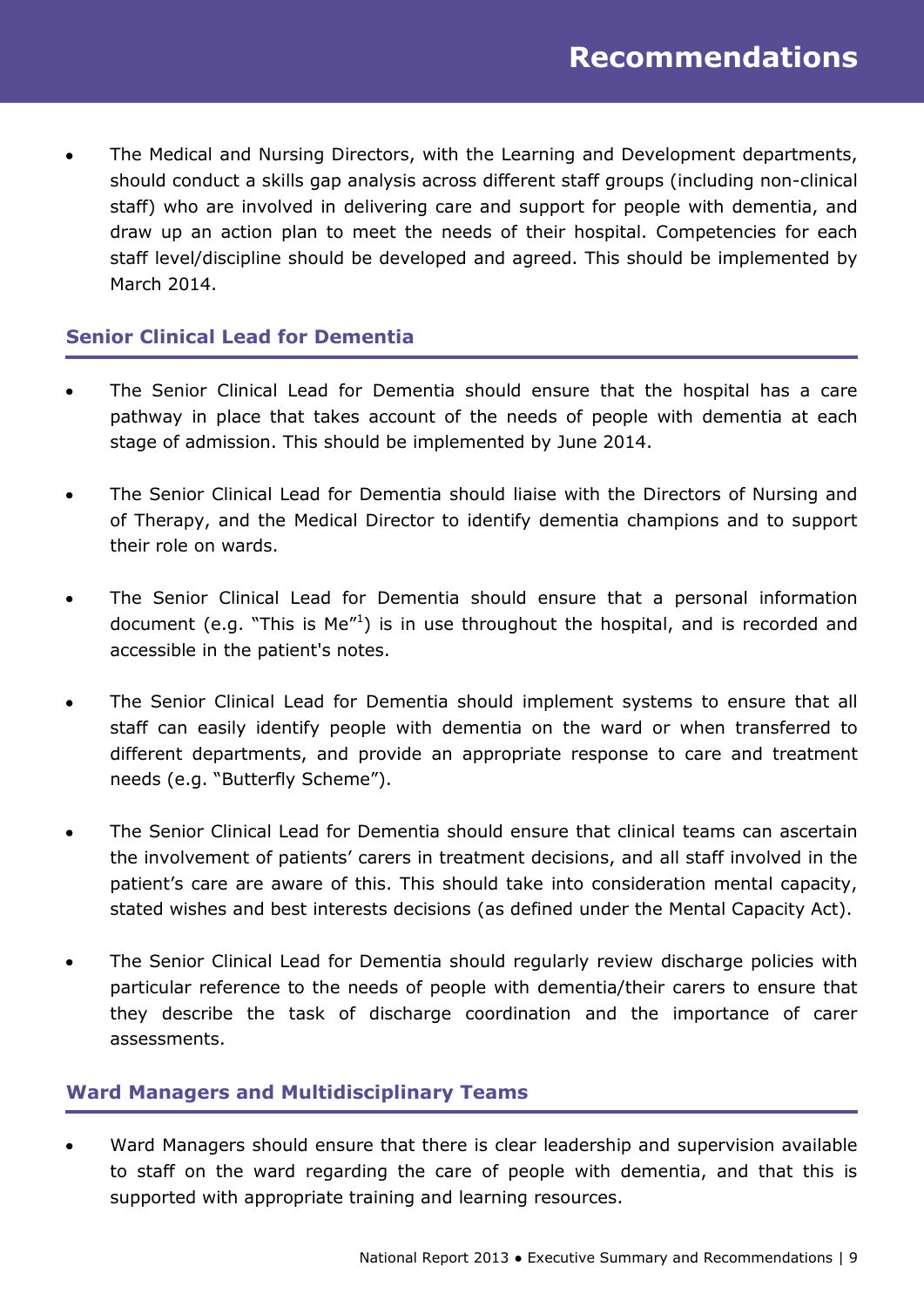- Ward Managers should ensure that the care of the person is informed by their  $\bullet$ capacity, expressed wishes and their best interests. Taking this into account at all times, carers' views, knowledge and expertise should be sought and used to inform care planning and provision. Carers should be regularly updated and involved in discussions on care, treatment and discharge planning and receive adequate notice of discharge.
- Ward Managers should ensure that staff summarise and record pertinent information related to the person's dementia and/or delirium in the discharge documentation.
- Clinicians and Multidisciplinary Teams in the hospital should ensure, in line with their duty of care, that people with dementia receive a full assessment based on the British Geriatrics Society's guidance on comprehensive assessment of the frail older patient<sup>2</sup>.
- Clinicians and Multidisciplinary Teams in the hospital should carefully consider whether or not a prescription for antipsychotic medication is appropriate for someone with dementia and review the prescription on discharge from hospital to transfer to another setting.

## **Regulatory and Professional Bodies**

- The General Medical Council and the Nursing and Midwifery Council should work with higher education institutions to deliver appropriate curricula for enhanced and specialist skills in dementia care, including requirements in undergraduate and postgraduate medical and nursing curricula.
- The Royal College of Psychiatrists, Royal College of Nursing, and Royal College of  $\bullet$ Physicians, with the British Geriatrics Society, should provide guidance on any circumstances in which PRN (as required) prescription of antipsychotics is appropriate.
- Future audit should include a module looking at whether people with dementia who are prescribed antipsychotics are receiving care and treatment in hospital according to guidance, whether prescription is appropriately reviewed, and take into account inappropriate prescription of other drugs used for sedation.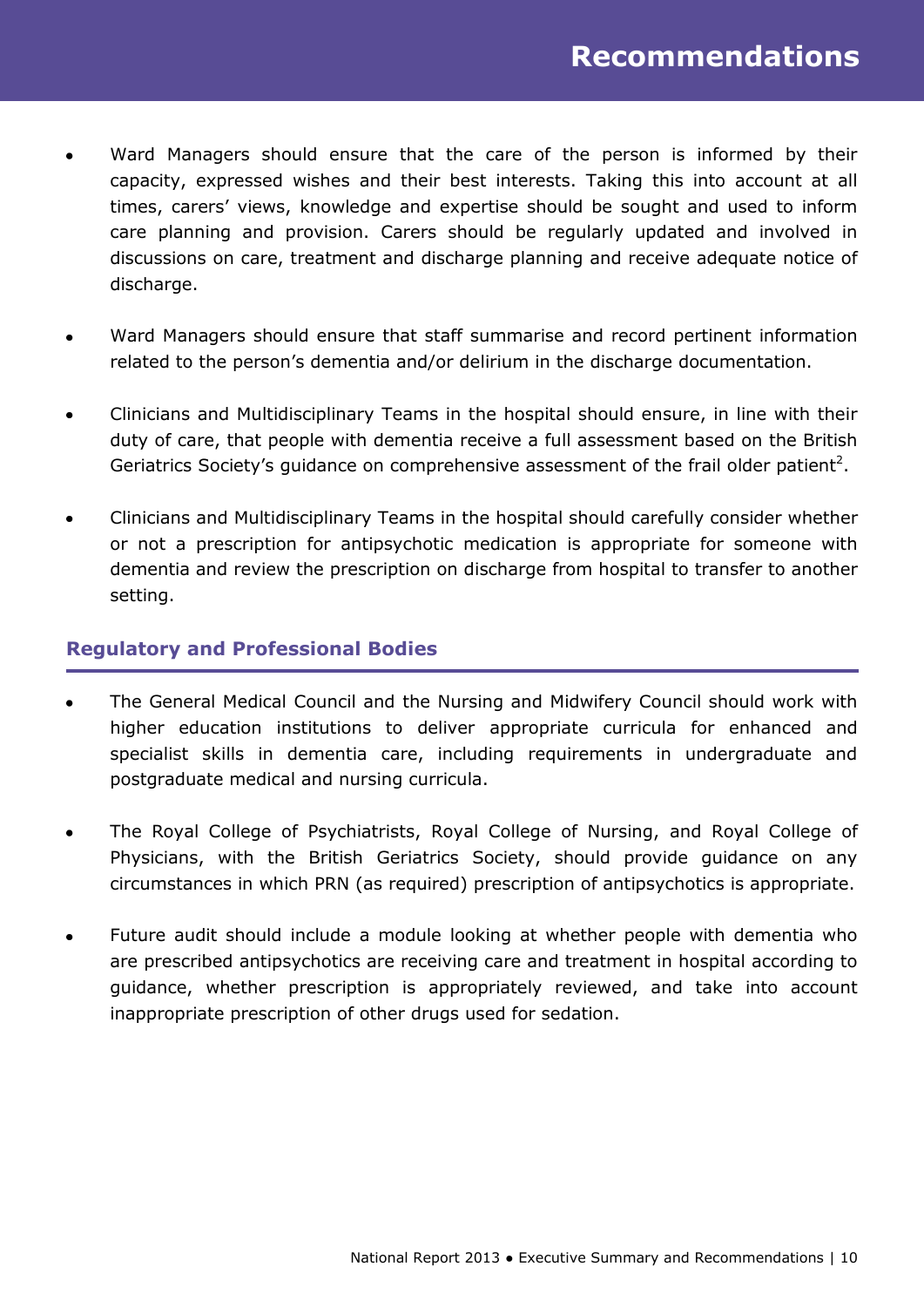- 1. Alzheimer's Society and Royal College of Nursing (2010). *This is Me*. London: Alzheimer's Society.
- 2. British Geriatrics Society (2010). *Comprehensive assessment of the frail older patient*. Accessed at: [http://www.bgs.org.uk/index.php/topresources/publicationfind/goodpractice/195](http://www.bgs.org.uk/index.php/topresources/publicationfind/goodpractice/195-gpgcgassessment) [gpgcgassessment](http://www.bgs.org.uk/index.php/topresources/publicationfind/goodpractice/195-gpgcgassessment)
- 3. Dementia Action Alliance (2012). *National dementia declaration for England*. Accessed at: [http://www.dementiaaction.org.uk/assets/0000/1157/National\\_Dementia\\_Declaration\\_](http://www.dementiaaction.org.uk/assets/0000/1157/National_Dementia_Declaration_for_England.pdf) for England.pdf
- 4. Royal College of Nursing (2013). *Scoping the role of the dementia nurse specialist in acute care. Findings from a report prepared by the University of Southampton on behalf of the Royal College of Nursing*. London: Royal College of Nursing.
- 5. Royal College of Physicians, British Geriatrics Society and British Pain Society (2007). *The assessment of pain in older people: National guidelines. Concise guidance to good practice series, No 8*. London: Royal College of Physicians.